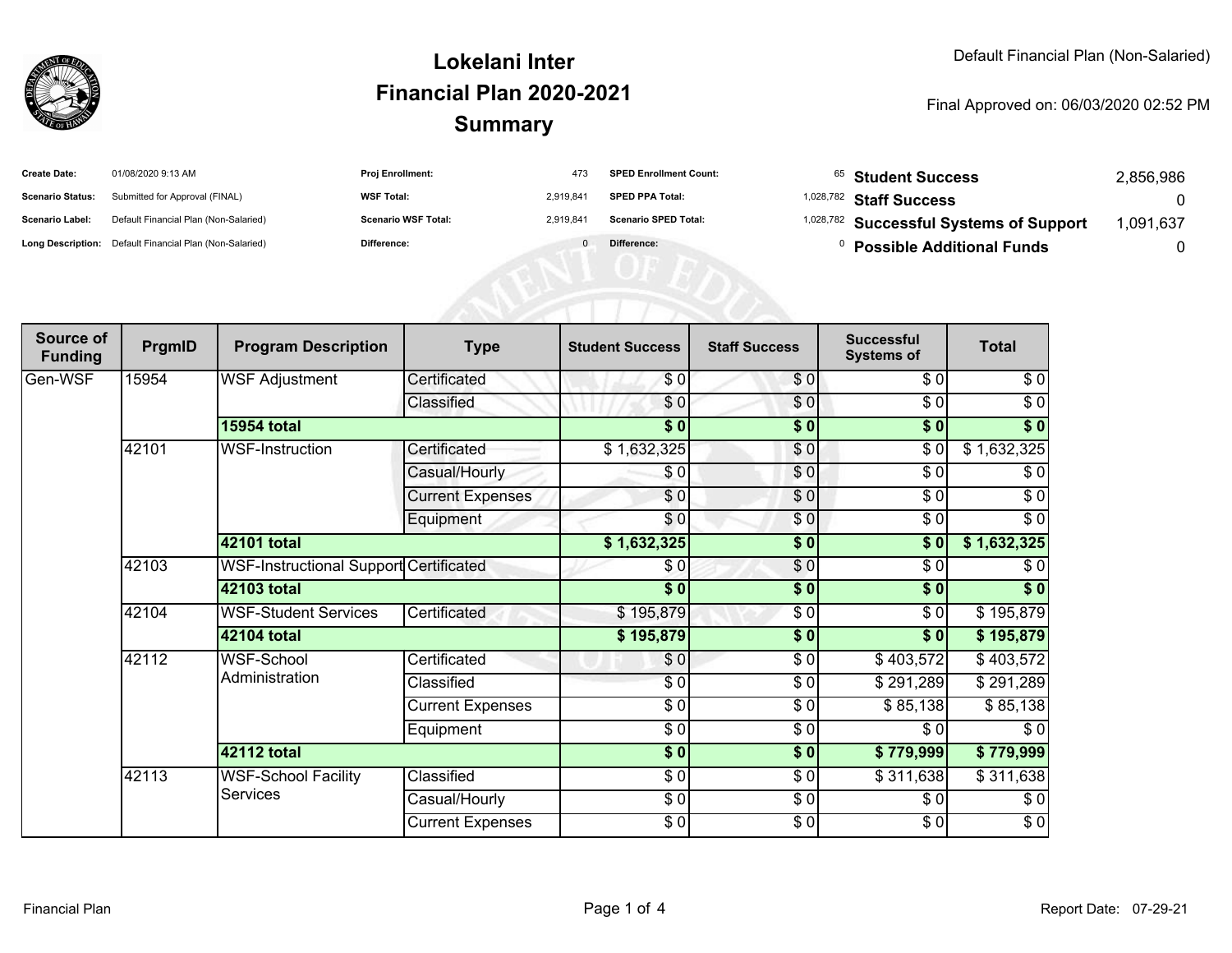

### **SummaryLokelani InterFinancial Plan 2020-2021**

Final Approved on: 06/03/2020 02:52 PM

| Source of<br><b>Funding</b> | PrgmID             | <b>Program Description</b>                    | <b>Type</b>             | <b>Student Success</b>    | <b>Staff Success</b> | <b>Successful</b><br><b>Systems of</b> | <b>Total</b>     |
|-----------------------------|--------------------|-----------------------------------------------|-------------------------|---------------------------|----------------------|----------------------------------------|------------------|
| Gen-WSF                     | 42113              | <b>WSF-School Facility</b><br><b>Services</b> | Equipment               | \$0                       | $\overline{\$0}$     | \$0                                    | $\overline{\$0}$ |
|                             | <b>42113 total</b> |                                               | $\overline{\$0}$        | \$0                       | \$311,638            | \$311,638                              |                  |
|                             | Gen-WSF            |                                               |                         | \$1,828,204               | $\overline{\$0}$     | \$1,091,637                            | \$2,919,841      |
| Gen-SPED                    | 17101              | SPED Ppa - Instruction                        | Certificated            | \$718,223                 | $\overline{\$0}$     | \$0                                    | \$718,223        |
|                             |                    |                                               | Classified              | \$262,559                 | $\overline{\$0}$     | \$0                                    | \$262,559        |
|                             |                    |                                               | <b>Current Expenses</b> | \$48,000                  | \$0                  | $\overline{\$0}$                       | \$48,000         |
|                             |                    | <b>17101 total</b>                            |                         | \$1,028,782               | $\overline{\$0}$     | \$0                                    | \$1,028,782      |
|                             | 17131              | Special Education in<br>Regular Schools       | Certificated            | \$0                       | \$0                  | $\overline{\$0}$                       | $\overline{\$0}$ |
|                             |                    |                                               | Classified              | \$0                       | $\overline{\$0}$     | $\overline{\$0}$                       | \$0              |
|                             |                    | <b>17131 total</b>                            |                         | $\overline{\textbf{S}^0}$ | $\overline{\$0}$     | 30                                     | $\overline{\$0}$ |
|                             | <b>Gen-SPED</b>    |                                               |                         | \$1,028,782               | $\overline{\$0}$     | $\overline{\textbf{S}^0}$              | \$1,028,782      |
| Gen-Categ                   | 16807              | <b>Hawaiian Studies</b>                       | <b>Current Expenses</b> | \$0                       | $\sqrt{6}$           | $\overline{\$0}$                       | $\overline{\$0}$ |
|                             |                    | <b>16807 total</b>                            |                         | $\overline{\textbf{S}^0}$ | $\overline{\$0}$     | $\overline{\textbf{S}^0}$              | $\overline{\$0}$ |
|                             | 45005              | Reach Program                                 | Casual/Hourly           | $\overline{\$0}$          | $\sqrt{0}$           | $\overline{\$0}$                       | $\overline{\$0}$ |
|                             |                    |                                               | <b>Current Expenses</b> | $\overline{\$0}$          | $\overline{\$0}$     | $\overline{\$0}$                       | $\overline{\$0}$ |
|                             |                    | <b>45005 total</b>                            |                         | $\overline{\$0}$          | $\overline{\$0}$     | $\overline{\$0}$                       | $\overline{\$0}$ |
|                             | <b>Gen-Categ</b>   |                                               |                         | $\overline{\$0}$          | $\overline{\$0}$     | $\overline{\$0}$                       | $\overline{\$0}$ |
| <b>Federal</b>              | 18085              | <b>Essa Title III Language</b><br>Instruction | Casual/Hourly           | $\overline{\$0}$          | $\overline{\$0}$     | $\overline{\$0}$                       | $\overline{30}$  |
|                             |                    | <b>18085 total</b>                            |                         | $\overline{\bullet}$      | $\overline{\bullet}$ | $\overline{\$0}$                       | $\sqrt{6}$       |
|                             | 18902              | <b>ESEA Title I-Schools</b>                   | Casual/Hourly           | \$0                       | $\overline{\$0}$     | $\overline{60}$                        | $\overline{60}$  |
|                             |                    |                                               | <b>Current Expenses</b> | $\overline{\frac{6}{9}}$  | $\sqrt{6}$           | $\sqrt{6}$                             | $\overline{50}$  |
|                             |                    |                                               | Equipment               | \$0                       | $\sqrt{6}$           | $\sqrt{6}$                             | $\sqrt{6}$       |
|                             |                    | <b>18902 total</b>                            |                         | $\overline{\$0}$          | $\overline{\$0}$     | $\overline{\$0}$                       | $\overline{\$0}$ |
|                             | 18935              | <b>ESEA Title I-Parent</b><br>Engagement      | <b>Current Expenses</b> | $\overline{50}$           | $\sqrt{6}$           | $\overline{60}$                        | $\sqrt{6}$       |
|                             |                    | <b>18935 total</b>                            |                         | $\overline{\$0}$          | $\overline{\$0}$     | $\overline{\$0}$                       | $\overline{\$0}$ |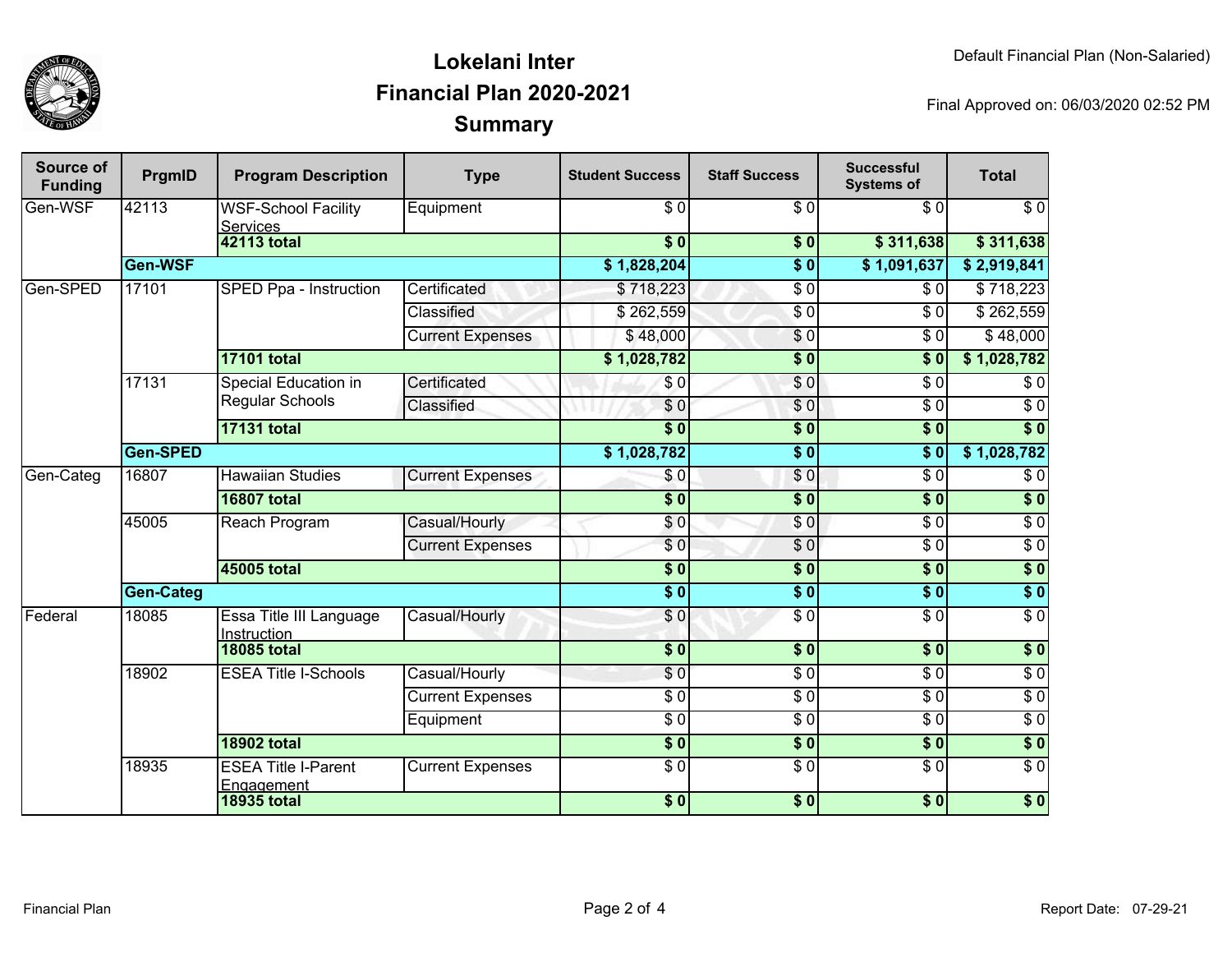

## **SummaryLokelani InterFinancial Plan 2020-2021**

Final Approved on: 06/03/2020 02:52 PM

| Source of<br><b>Funding</b> | PrgmID          | <b>Program Description</b>                          | <b>Type</b>             | <b>Student Success</b>    | <b>Staff Success</b> | <b>Successful</b><br><b>Systems of</b> | <b>Total</b>     |
|-----------------------------|-----------------|-----------------------------------------------------|-------------------------|---------------------------|----------------------|----------------------------------------|------------------|
| Federal                     | 20697           | Essa Title IIa Prof Dev                             | Casual/Hourly           | \$0                       | $\overline{\$0}$     | $\sqrt{6}$                             | \$0              |
|                             |                 |                                                     | <b>Current Expenses</b> | $\frac{3}{6}$             | $\overline{\$0}$     | $\sqrt{6}$                             | $\sqrt{6}$       |
|                             |                 | <b>20697 total</b>                                  |                         | $\overline{\$0}$          | $\sqrt{6}$           | $\overline{\$0}$                       | $\overline{\$0}$ |
|                             | 20698           | Essa Title IIa Support<br>New Tchr & Prin           | Casual/Hourly           | \$0                       | $\overline{\$0}$     | \$0                                    | $\sqrt{6}$       |
|                             |                 | <b>20698 total</b>                                  |                         | \$0                       | \$0                  | s <sub>0</sub>                         | \$0              |
|                             | 35913           | Sch Prgm Food Services                              | Classified              | \$0                       | \$0                  | $\overline{\$0}$                       | $\overline{\$0}$ |
|                             |                 |                                                     | Casual/Hourly           | \$0                       | \$0                  | $\sqrt{6}$                             | $\overline{\$0}$ |
|                             |                 | 35913 total                                         |                         | \$0                       | \$0                  | \$0                                    | $\sqrt{6}$       |
|                             | <b>Federal</b>  |                                                     |                         | $\frac{1}{6}$             | $\overline{\$0}$     | $\overline{\$0}$                       | $\overline{\$0}$ |
| Gen-Cent                    | 35163           | <b>Food Services-General</b><br>Fund                | Classified              | \$0                       | \$0                  | $\overline{\$0}$                       | $\sqrt{6}$       |
|                             |                 |                                                     | Casual/Hourly           | \$0                       | \$0                  | $\overline{\$0}$                       | $\overline{\$0}$ |
|                             |                 | 35163 total                                         |                         | $\overline{\textbf{S}^0}$ | $\overline{\$0}$     | s <sub>0</sub>                         | $\sqrt{6}$       |
|                             | 37932           | Safety, Security &<br><b>Emergency Preparedness</b> | <b>Current Expenses</b> | \$0                       | \$0                  | $\overline{\$0}$                       | $\sqrt{6}$       |
|                             |                 | 37932 total                                         |                         | \$0                       | \$0                  | \$0                                    | \$0              |
|                             | <b>Gen-Cent</b> |                                                     |                         | \$0                       | \$0                  | \$0                                    | \$0              |
| Special                     | 13173           | <b>DHHS-Project HI Aware</b>                        | <b>Current Expenses</b> | \$0                       | $\frac{6}{3}$        | \$0                                    | $\sqrt{6}$       |
|                             |                 | <b>13173 total</b>                                  |                         | $\frac{1}{6}$             | $\frac{1}{2}$        | \$0                                    | \$0              |
|                             | 35304           | Food Services-Special<br>Fund                       | <b>Current Expenses</b> | \$0                       | $\sqrt{6}$           | $\sqrt{6}$                             | $\overline{30}$  |
|                             |                 | 35304 total                                         |                         | $\overline{\$0}$          | $\sqrt{6}$           | $\overline{\$0}$                       | $\overline{\$0}$ |
|                             | <b>Special</b>  |                                                     |                         | $s$ <sub>0</sub>          | $\frac{1}{2}$        | $\overline{\$0}$                       | $\overline{\$0}$ |
| <b>Grand Total</b>          |                 |                                                     |                         |                           | $\overline{\$0}$     | \$1,091,637                            | \$3,948,623      |